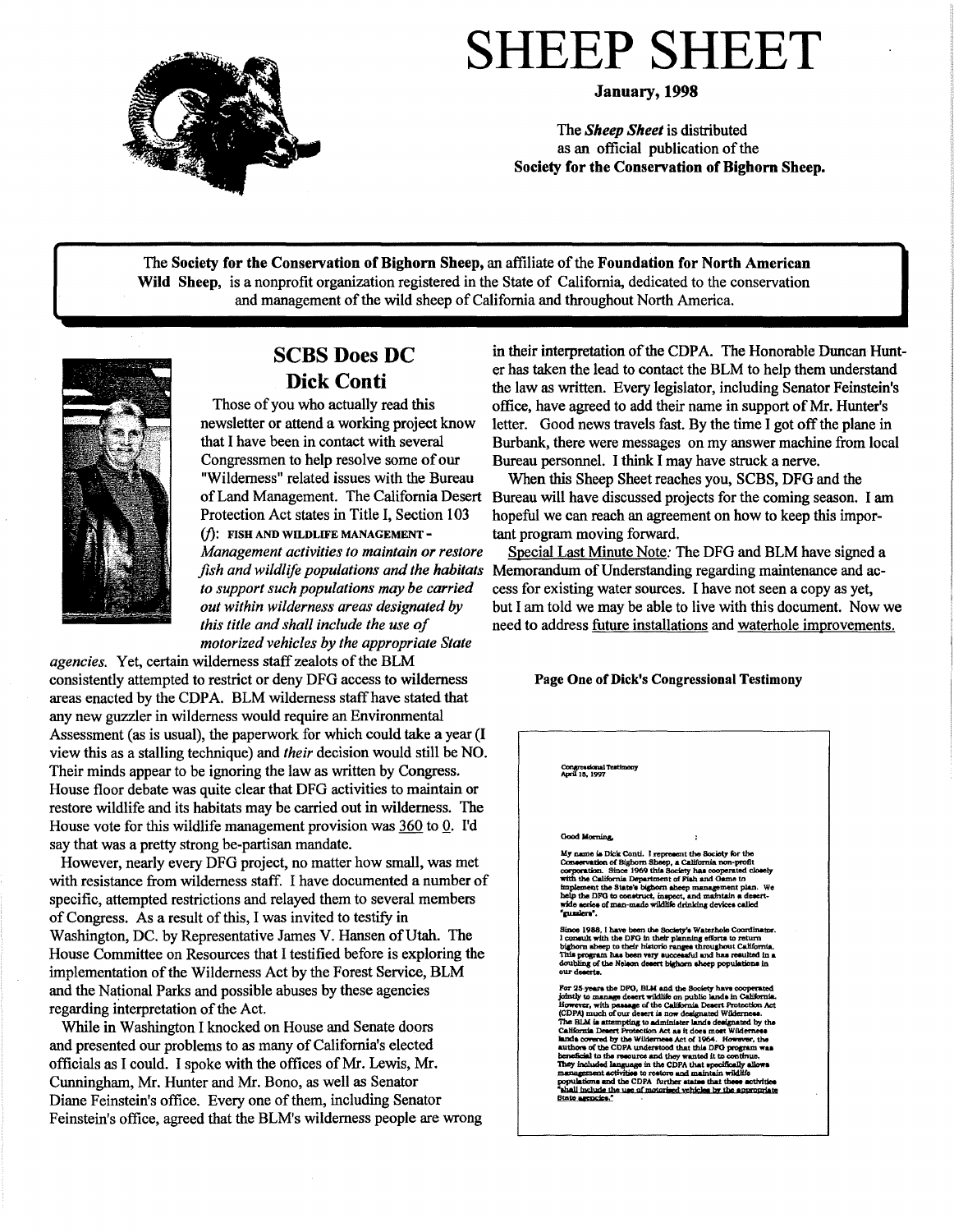## **GUZZLER GOSSIP Dick Conti** - **Water Hole Coordinator**

#### Hi Friends,

I'm sorry my column missed the last edition of the Sheep Sheet. We're not sure what happened to it, so I'll just say "The dog ate my homework!" This column should bring you up to date.

This past year the volunteer Desert Water and Wildlife Survey (VDWWS) volunteers repaired several guzzlers, pumped water while honoring an old friend and conducted our annual 4th of July Census.

The first project of last season was Feb. 22nd at Parrish Big Game Guzzler in the Chemehuevi Mts. We had replaced the aging water storage tanks last season and the DFG was to have flown the old tanks out. Due to funding shortages and logistics the DFG was not able to fly them out. This guzzler is in Wilderness and the Bureau of Land management was anxious to remove the old tanks. The DFG towed their large trailer up the guzzler access route as far as possible and the volunteers pushed, pulled, rolled and carried the tanks down the canyon to the trailer and loaded them on to it for the journey out.

The second project was at Fair E. Hare BGG in the Whipple Mts. on March 15th. The concrete and rock pad the water storage tanks rest on was undermined by flash flooding the last few years. This pad was shored up and gabions (rock filled wire baskets) were installed to prevent this from occurring in the future.

April 12th, 26th and May 17th we improved and repaired the Hyten Spring BGG and the Lew Carpenter BGG in the Bristol Mts. We installed Hypalon rain collection mats at the Hyten Spring BGG to better capture water for the 10,000 gallon storage tank. The Lew Carpenter BGG had been damaged by flash flooding too. the pipe that earned water from the collection dam to the tank was washed out and the drinker sanded in. the drinker was dug out and the water lines have been improved and rerouted.

Our sixth project occurred on May 31st in the Mojave National Preserve. We honored our dearly departed friend, John Doll, by renaming the Kelso BGG the *John Doll Guzzler.* We installed a bronze plaque to commemorate this event and we also pumped about 1,000 gallons of water into the nearby empty water tanks. John's wife, Evelyn, and his nephew, Dave White, attended this project. This event was well manned by Sheep Society and Panorama Sportsman's Club members. Evelyn related how she had come across a book ofDFG *Certificates of Appreciation* that John had earned as a volunteer. The first certificate in that book was for the.Kelso BGG project. How ironic that we had chosen to rename this guzzler in John's name. when we chose to rename this guzzler we didn't know it was John's first.

This Kelso / Old Dad area was special to John for other reasons as well. Over 200 bighorn have been captured

here and translocated to historic sheep ranges and the area is also one of California's hunt zones. Because of these factors, John has always gone the extra mile in his interest here. It was during the extended drought of the early 1990's that John contacted the BLM about pumping water to several guzzlers to enable the sheep to survive the summer. The BLM agreed to do this on occasion when the fire truck at Hole-in-the-Wall was not needed for fire suppression. Without John's efforts, many of the sheep in this range would not be here today.

I'd like to share a special moment with you. After some water pumping and the dedication most folks left to return to camp for our evening BBQ. Four of us stayed to police the area and pump the last bladder of water from the DFG truck. As we took a break and relaxed in the shade, I saw a large ram appear on the skyline above the guzzler. It took him 15 minutes to venture down to within 20 feet of the drinker. He stood on a boulder watching and scenting us for a while. there were too many strange sights (the water pump and equipment) and smells (us) for him to trust. he posed for pictures and then climbed up and over the ridge from whence he came. I know he and others like him will be returning for a cool drink for years to come. This is what John loved and worked for. This is why we all do what we do. -------- Pardon my pause here but I had to wipe away the tears again. Sometime I get a little sappy about these things. John's other favorite organization, the Panorama Sportsman's Club, provided a great dinner for us after this project. We feasted on beef, salad, corn, potatoes and all the trimmings. As a special bonus, Ron and Shirle) Vickrey attended this project and the now *infamous*  Vickrey beans were served with dinner as well. Thank you to the folks of PSC and the Vickreys for adding a perfect ending to a great function.

Our last project of the season was the annual Fourth of July Desert Census. it took place on July 3rd through the 6th. this year we covered three sites in the Bristol Mts. and two sites in the Sheephole Mts. The heat this year was debilitating at over  $110^0$  every day. Those of you who gave it your best have my thanks and respect. Most of you saw sheep. Some saw more than others and one or two of you were shut out. All of this info. is valuable and a great contribution to SCBS and the DFG.

Thanks to all of you who contributed "Sweat Equity" to our cause during the past year.

The 1998 VDWWS season will be dedicated to repairing and maintaining water availability at springs and guzzlers through out our deserts. If every one of you would give just 10% of the effort that John gave we would have to. establish a sheep removal program like the burro adoption program because we would be awash in bighorn.

Please give me a call at (213) 256-0463 if you want to invest in the future of Bighorn Sheep.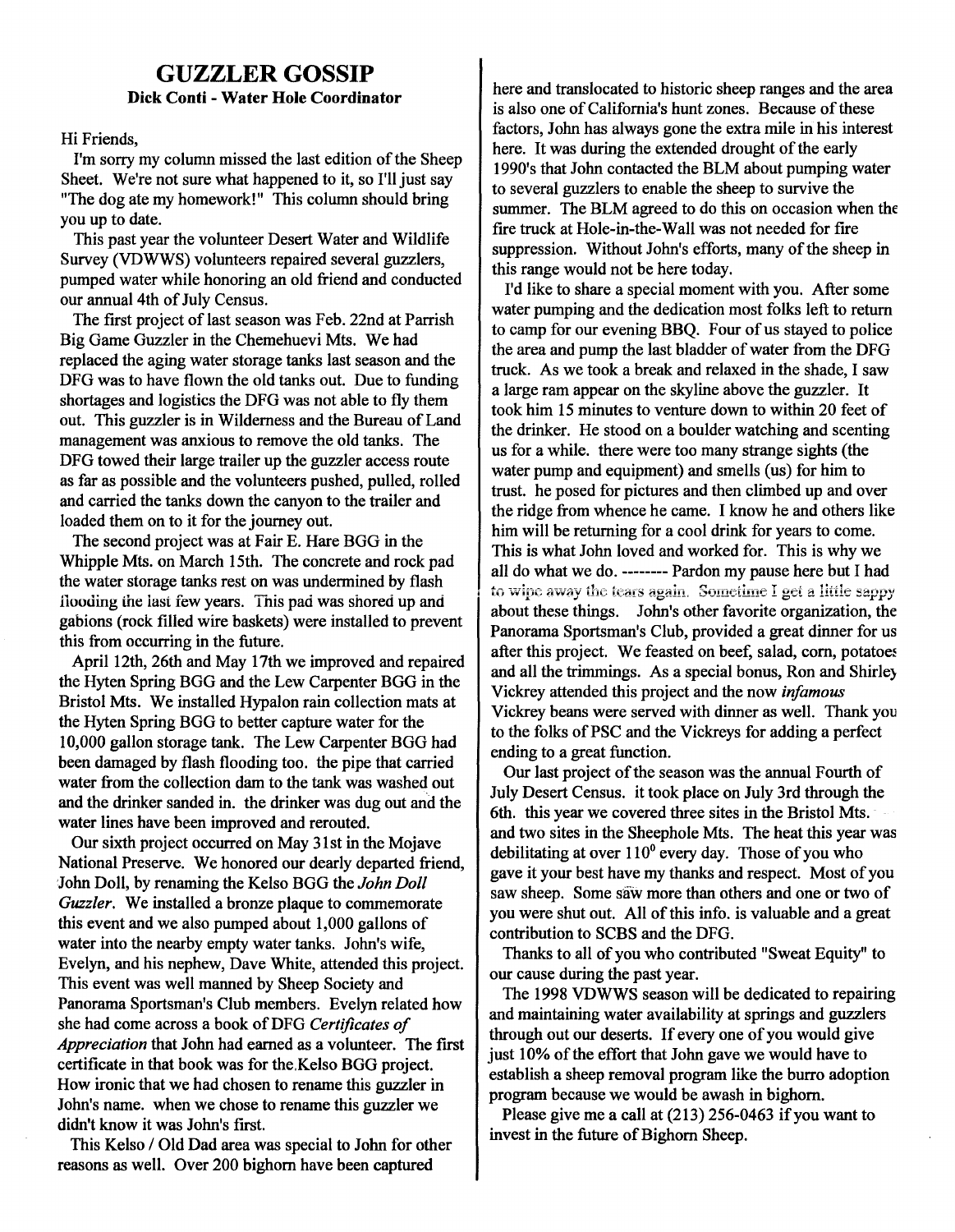## **A New Look**

Under the direction of Board Member Karyl Ralles, the Society is in the process of producing a new brochure to be used in an outreach program for<br>membership and public awareness. Over the last membership and public awareness. several months, Karyl has designed and formatted the brochure, which is a double sided tri-fold, overseen the art work and the printing agreement. The new brochure presents the history and purpose of the Society in text and full color pictures.



Highlighting our activities that point to the future, the publication tells of the remote sensing water devices and the projected guzzler development within the boundaries of the Twenty Nine Palms Marine Corps Air Ground Combat Center. Currently, the publication is undergoing printing and is expected to be available in a very short time.

## **Internet Users can** *surf* **the DFG at www .dfg.ca.gov/**

### **Spring Area Captains' Meeting**

An area captain's meeting of the SCBS will be held on Sunday, March 15 from 11 A.M. to 1 P.M. in the showroom of the Alu-Mont Furniture Company, 5400 Irwindale Avenue, Irwindale, CA. Designated Area Captains will receive their travel permits and instruction sheets as well as hear the latest pertinent information from Gary Weiss of the California Department of Fish and Game and Regional Wildlife Habitat Supervisor, Al Lapp who is expected to attend.

All interested persons are welcome, and big game guzzlers will be available for adoption and / or trade. Joining the AC program will give participants the opportunity to visit many areas designated as wilderness which except for the guzzler program would be inaccessible to the would-be desert traveler. These areas are normally closed to vehicular access by the Bureau of Land Management, and National Parks per Federal Regulations.

Present area captains are requested to come and mentor new volunteers. Lunch will be pot luck with last names beginning with A through G bringing main dishes, H through P vegetable salads, Q through S fruit or dessert, T pickles or relishes, and U through Z rolls.

For further information call area captain coordinators Irene Adam (310) 838-0371 or Jim Steinmetz (909) 305-0875.

## **Membership Renewals**

**Just a reminder, that as the new year begins it's time to be reminded that your 1997 Annual Membership has ended but we look forward to having you continue working with us. Membership fees remain the same and are payable to SCBS, attention of the Membership Chairman at our PO Box.** 

> **Annual ............................ \$35 Student (full time) .......... \$20 Life ··········••o••·····················\$300 Corporate ............................ \$1000**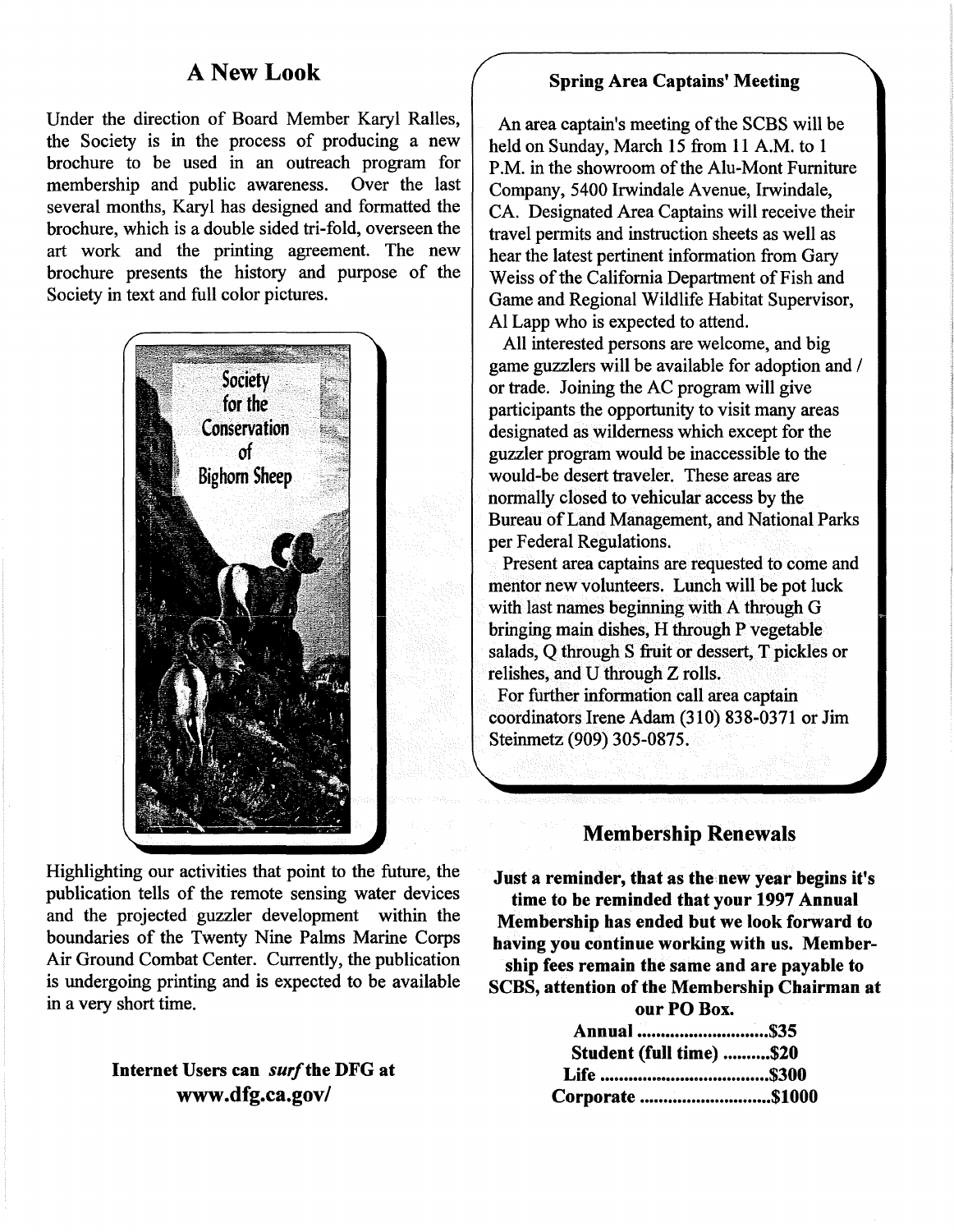### **The People Made the Difference Tim Glenner**

#### Dear Steve: *(Steve Hill ed.)*

You asked me for a short story about my experiences hunting desert bighorn sheep in the Clark, Kingston and Mesquite Mountains this year. After thinking about this "once in a life adventure," my most special memories will be of the great people I met during the hunt.

You meet few people in your lifetime that can help you fulfill a life-long dream, but during this hunt, I met too many to name them all. Members of the Sheep Society, Fish and Game staff, other hunters and guides all helped to make this hunt a special experience. From the orientation in October, to the day I harvested my ram in January, everyone I dealt with went all out to help me locate sheep. I spent a lot of time in the desert scouting before the season opened and even more time out in the field during the season without seeing very many sheep, but everyone kept encouraging me to hang in there.



You and Jef came out to the Clarks and Kingstons on opening weekend; and although we didn't spot any rams then, your support was appreciated. Donna Davis and Andy Pauli from Department of Fish and Game gave me plenty of tips to find those big Class IV rams out there, but the sheep proved to be very elusive. I even called Glen Sudmeier on my cellular phone from the east side of the Kingstons to locate a

particular canyon where he had seen rams before. Even though Glen was sick in bed with the flu, he spent a lot of time giving me directions to the best hunting spots. I met Don Ison, the one of the other hunters in my zone, and his friend Roy every weekend, and we exchanged information on where we had been and what we had seen.

We saw ewes and lambs and plenty of other sheep sign, and that's the way the hunt went for 22 days, until I finally spotted a ram in the Kingstons. That ram took off over the ridge before I had a chance to get a shot off, but the chase kept me eager to go out each weekend and keep at it. The other hunter and the guides that shared my zone were a great help, also. The guides gave me suggestions on which ridges to glass for rams, which paid off when I shot a nice ram on a slope in the Mesquites. I have to say thanks to Don and Roy, who helped me carry my ram out from the Mesquites to Excelsior Mine Road. They were as excited as I was that we had finally got one.

This hunt was really a dream come true, and an experience that I will always remember. Meeting many new friends who all have a great respect and admiration for desert bighorn sheep made the experience much more special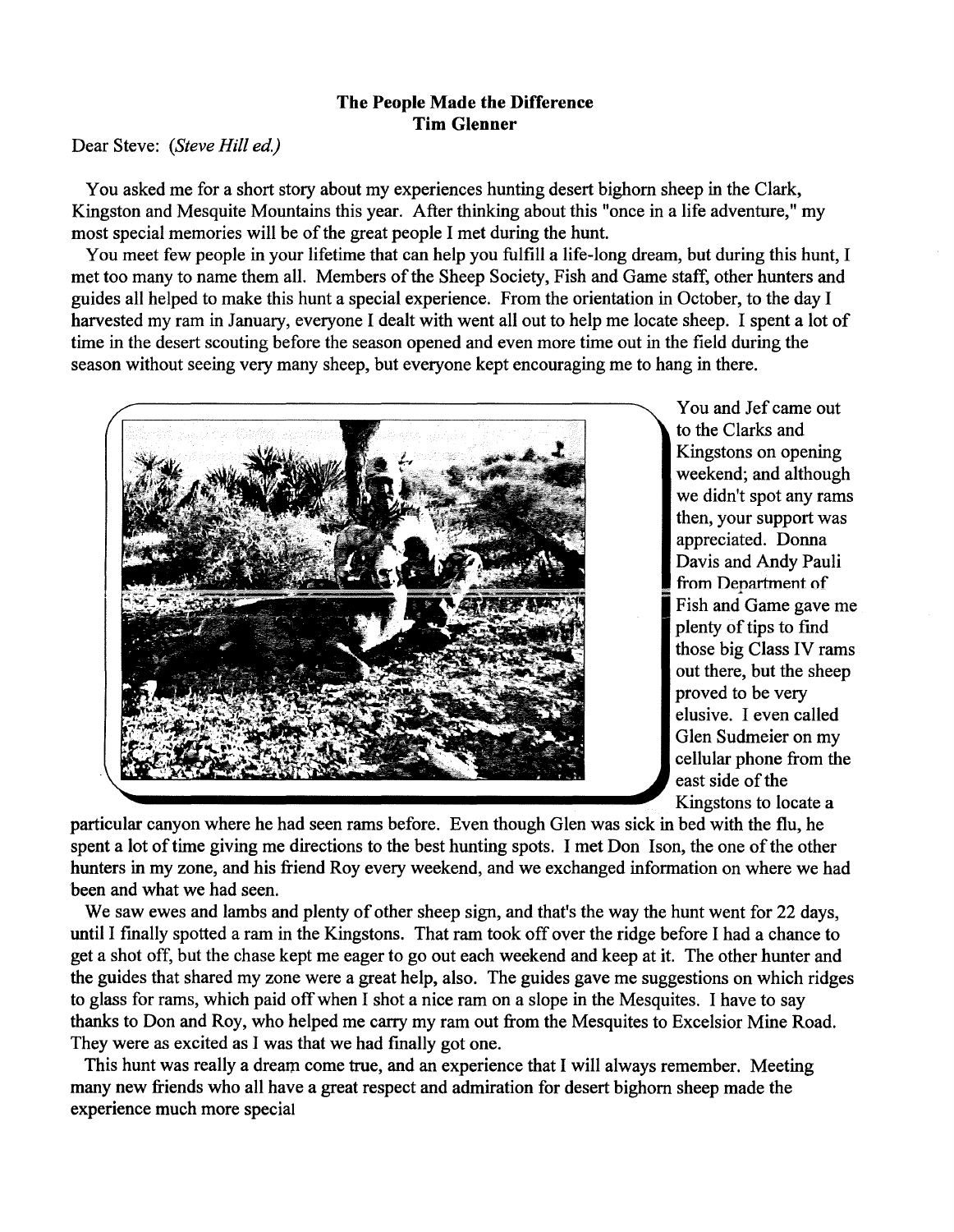#### **Water Monitor Report**

On May 30, 1997, the society installed a Wildlife Guzzler Water Monitor (WIGWAM) at the SB 23 guzzler. A WIGWAM measures the water level in a guzzler and then transmits the data through a satellite, the internet and then by e-mail to the Society. Differences in water levels from one reading to the next can tell us the date, time, and the amount of water consumed.

From June 10 through July 10, 1997, Dr. John Wehausen, under contract to the California Department of Fish & Game (DFG), videotaped the wildlife drinking from that guzzler. Simultaneously, water consumption data was recorded and plotted.

During the hottest days of the videotaping period, bighorn sheep and other wildlife were consuming over 30 gallons per day. The society calculated and predicted when the guzzler would go dry and called DFG for refills. DFG, in tum, called the Bureau of Land Management's (BLM) Hole-in-the-Wall Fire Department to pump water into the guzzler. There were so many calls that fire hoses were left at the guzzler for the duration of the summer season.

#### **WIGWAM and Camera Installation**



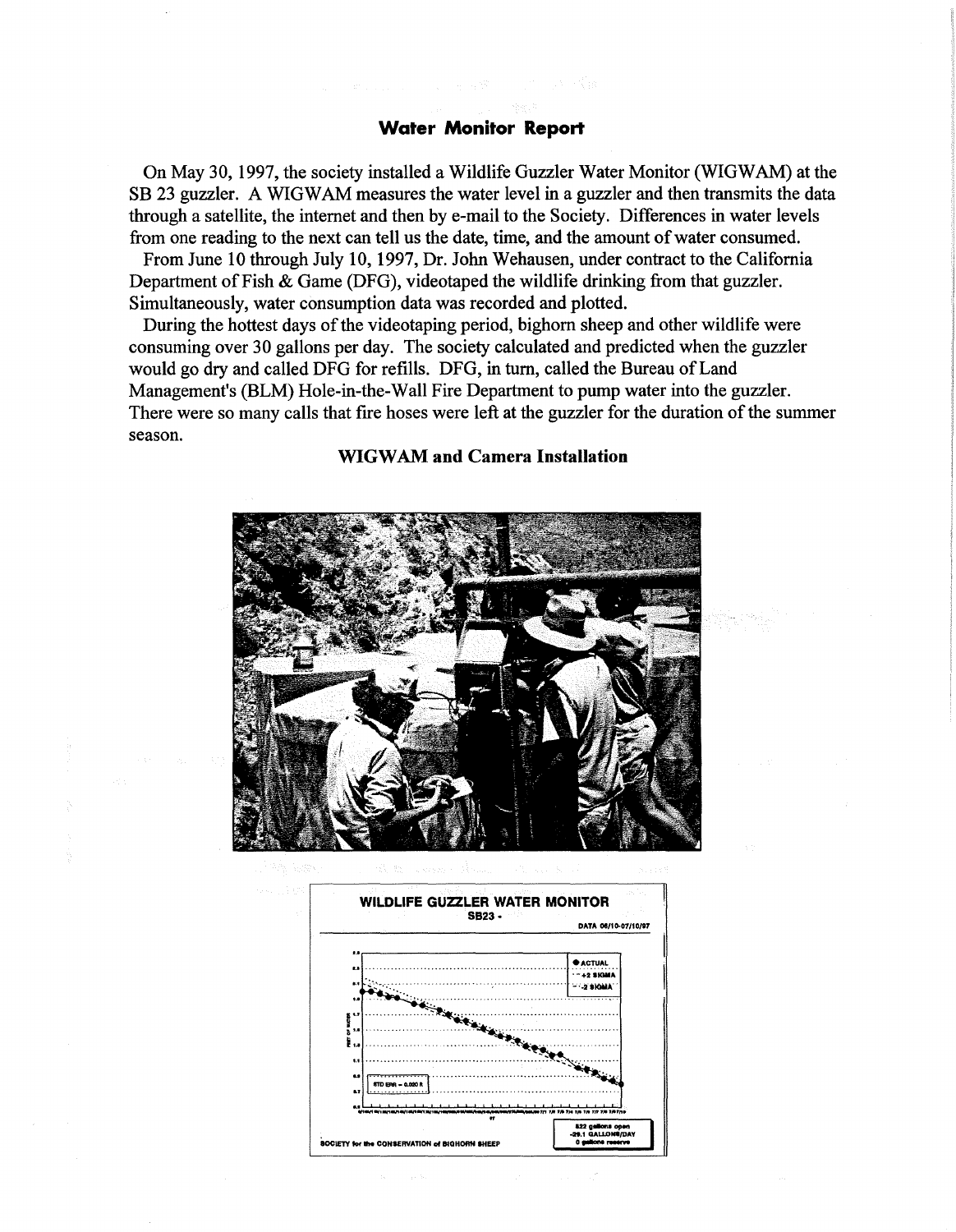# **FREQUENT WANDERINGS Bob campbell**

**REPORT ON THE JULY 4, 1997 SHEEP CENSUS** 

Sheephole Mts: Bob Campbell and Joel McCauley

Campbell backpacked into the Sudshole BGG and found two young rams and three adult ewes, one with a radio collar, browsing near the BGG. There is a seep there with two small pools holding a couple of gallons of foul smelling black water which the sheep were using, but the tanks were dry. Being unwilling to drink it himself unless paid to do so, Campbell did not stay up there.

McCauley went to the Bearclaw BGG and saw one ram, four adult ewes, and two female lambs. They all drank and then would lie around watching him into the evening until he wished they would go away so that he could strike his sunshade and leave without scaring them.

Bristol Mts: Joe Steinmetz, Bob Assarian, Bill Kasubowski, Marc Waterman

Steinmetz and Assarion found their way into Millers Cabin Spring. This spring was formerly used by sheep, but mining activity in the 50's and 60's caused it to be abandoned. We knew a radio collar had been picked up in the area lately, but no one had seen sheep in there yet. Steinmetz and Assarion saw a ram, a ewe, and a yearling ewe. These animals have come over from the Marble Mts.

At Hyten Tank Kasubowski saw one ram. At Hyten Spring Waterman saw only sheep tracks in his own tracks. This is about the same result as obtained 3 years ago by Campbell, Birchard, and Selich. We know there are sheep in there but see almost none. Are these results telling us something? Your reporter suspects the buggers have a water source unknown to us, possibly near Hyten Spring.

> **Water for Wildlife Raffle 1997 James Steinmetz** - **Raffle Coordinator**

**Thanks to the many participants in this year's Water for Wildlife Raffle. Through this activity the Society bas generated just over \$3,000 for ongoing wildlife conservation efforts. The winners of this year's prizes are as follows:** 

> **Henry Forbes** - **1st prize** - **gun safe donated by Sun Welding Safe Co. Kirk Thompson** - **2nd prize** - **cash value in lieu of listed prize Ronald vickrey** - **3rd prize** - **20 gauge Wingmaster shotgun John Henson** - **4th prize** - **Burris compact binoculars Howard Hamel- 5th prize** - **Cabela's limited edition print**

**Look for the Remington 30-06 to reappear in one of next year's events** !

**Water for wildlife Raffle** II - *Hunters' Clinic* 

**Jim Hoskins won the raffle prize offered during the Hunter Clinic, a Rossi .38 special donated by Irene Birchard** - **Adam. Tickets sold generated \$460 for wildlife. Thank you hunters, guests, agency representatives and Society members. A special thanks to Irene for her generosity.**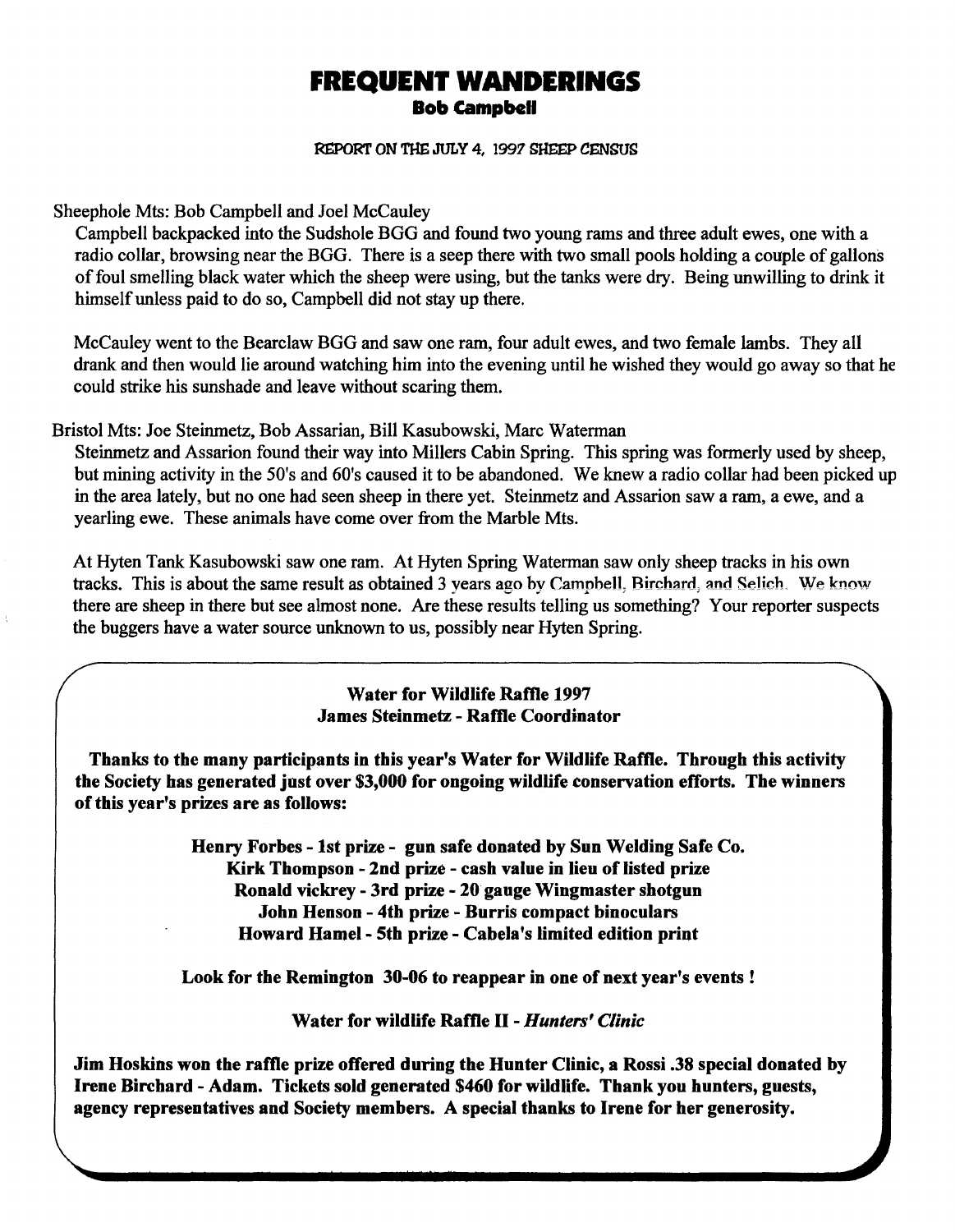# Hunter Clinic at Camp Cady







|                                                                                 | 25 October 1997                                                                                                                                                                                                                                       |                                                                                                                  |                                                                                       |
|---------------------------------------------------------------------------------|-------------------------------------------------------------------------------------------------------------------------------------------------------------------------------------------------------------------------------------------------------|------------------------------------------------------------------------------------------------------------------|---------------------------------------------------------------------------------------|
| <b>18 COOPERATION MITH</b><br>THE ROCIETY FOR THE CONSERVATION OF RIGHONS SELLY |                                                                                                                                                                                                                                                       |                                                                                                                  |                                                                                       |
| 0000-0015<br>0100-0115                                                          | <b>Besistration</b><br>Coffee & Domate                                                                                                                                                                                                                | <b>R.</b> Carrard                                                                                                | $\mathbf{m}$<br>acr+                                                                  |
| 0045-0015                                                                       | Opening Slide Show                                                                                                                                                                                                                                    | O. Berr                                                                                                          | <b>SCRS</b>                                                                           |
| 0915-0930                                                                       | Introduction & Welcome                                                                                                                                                                                                                                | V. Bieles                                                                                                        | <b>COM</b>                                                                            |
| 0930-1200                                                                       | California Sheep Program<br>Munt Sores and Moundaries<br>Collection of Specimens<br>CDFG Laws and Requisitous<br><b>Huster Barasment</b><br><b>Bill Reculations**</b><br><b>FFS Reculations</b><br>Ocestions and Roswers<br>Distribution of 1997 Facs | S. Torres<br>V. Meich<br>A. Pauli<br>D. Davis<br>D. Devis<br><b>B. Willhoad</b><br><b>Everybody</b><br>v. nietok | core.<br><b>CD/G</b><br>com<br><b>COFG</b><br><b>CDFG</b><br><b>STAC</b><br>323<br>œm |
| 1200-1300                                                                       | <b>LUMCH</b>                                                                                                                                                                                                                                          |                                                                                                                  | 8031                                                                                  |
| 1300-1330                                                                       | Optics and Finding Sheep                                                                                                                                                                                                                              | G. Submist                                                                                                       | --                                                                                    |
| 1330-1403                                                                       | Asias and Scoting Rams                                                                                                                                                                                                                                | G. Substant                                                                                                      | <b>POINT</b>                                                                          |
| 1400-1433                                                                       | Techniques and Besinment                                                                                                                                                                                                                              | G. Karr                                                                                                          | <b>ACRE</b>                                                                           |
| 1430-1445                                                                       | Photographing was Trophy                                                                                                                                                                                                                              | <b>1. E111</b>                                                                                                   | <b>ACTAS</b>                                                                          |
| 1443-1500                                                                       | <b>BREAK</b>                                                                                                                                                                                                                                          |                                                                                                                  |                                                                                       |
| 1300-1530                                                                       | Pield Trochy Care                                                                                                                                                                                                                                     | S. Leede                                                                                                         | $-1$                                                                                  |
| $1530 - 1545$                                                                   | <b>Fater Monitoring</b>                                                                                                                                                                                                                               | 8. ALII                                                                                                          | <b>BCBS</b>                                                                           |
| 1545-1600                                                                       | Patriarch Res Juard                                                                                                                                                                                                                                   | G. Subsider                                                                                                      | $-11$                                                                                 |
| 1603-1750                                                                       | Field Judging Trophy Same                                                                                                                                                                                                                             | Bielch, Pauli<br>Andre Ler                                                                                       | <b>COFF</b><br><b>BOAS</b>                                                            |
| 1730                                                                            | DIMMER (catared by MCBB; donations accupied)                                                                                                                                                                                                          |                                                                                                                  |                                                                                       |